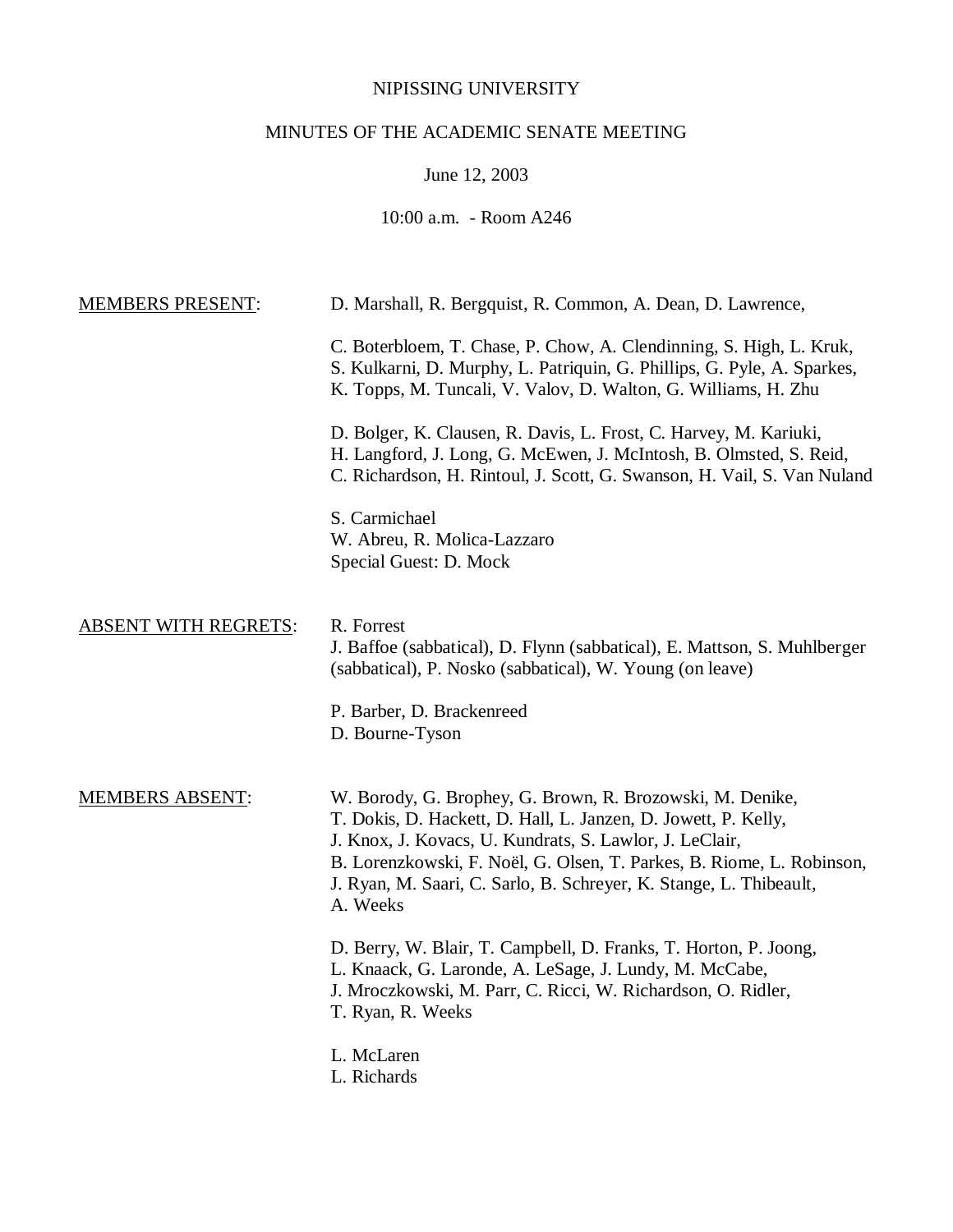Minutes of the Academic Senate Meeting June 6, 2002 Page 2

### MOTION #1: Moved by B. Olmsted, seconded by R. Molica-Lazzaro that the minutes of the regular meeting of the Academic Senate dated May 15, 2003 be adopted. CARRIED

#### ANNOUNCEMENTS

President Marshall was delighted to introduce and welcome Acting President, Dennis Mock, to his first Senate meeting. Dr. Mock has extensive administrative experience as the former Vice-President Academic of Ryerson. He plans to be at Nipissing again in July before his official start date of August 1. Senator Marshall announced that the Consolidated Committee had recently approved Senator Janzen for promotion to Full Professor and Senators Mroczkowski and Borody for promotion to Associate Professor. Senators were again reminded of the importance of advising Deanna Hodgins of the Convocation ceremony they plan to attend since seating is limited. President Marshall thanked senators for the pleasure he had experienced serving as Chair of Senate for the past 13 years. He expressed his gratitude for all he has learned about collegial governance, and noted that he is moving to an institution that does not yet have a Senate; therefore, he will draw upon Nipissing as an exemplary model.

On behalf of the Office of the Vice-President Academic, Senator Dean announced that seven internal, start-up research grants were approved for Arts and Science and two for Education. Funds will be allocated on July 1. Senator Dean stated that the Canada Research Chair Subcommittee had received three proposals. All senators were wished a restful summer.

Senator Abreu informed Senate that NUSU is creating a web site that will be operational in August. He informed Senate that the NUSU executive met with the Mayor to promote Shinerama. He welcomed any input or suggestions from faculty with regard to financial support for Shinerama.

Senator Lawrence provided an update on applications and noted that students have until June 16 to respond to offers. Currently, Nipissing has 740 acceptances from high school, in addition to 76 from nonhigh school and 74 upper year. He noted that a total of 1930 have not responded to offers from any university. However, it will be another week before more information is known. Senator Lawrence remarked that there were 3000 fewer acceptances, province-wide, compared with the same time last year. He predicted that there is much activity still to come and it is likely that universities will be making offers over the summer. Therefore, the Registrar felt that Nipissing would experience more retractions. Senator Lawrence reported that there are 700 Education applicants, which is exactly the number desired.

Senator Sparkes spoke briefly about COU's discussion regarding the mandatory volunteer hours of service in order to qualify for a high school diploma. He raised the point in connection with campus preparations and the concern that universities will not be ready. Senator Sparkes referred to a COU paper written by the academic colleagues, entitled "The Double Cohort and Quality". A copy has been given to the Office of the Dean of Arts and Science.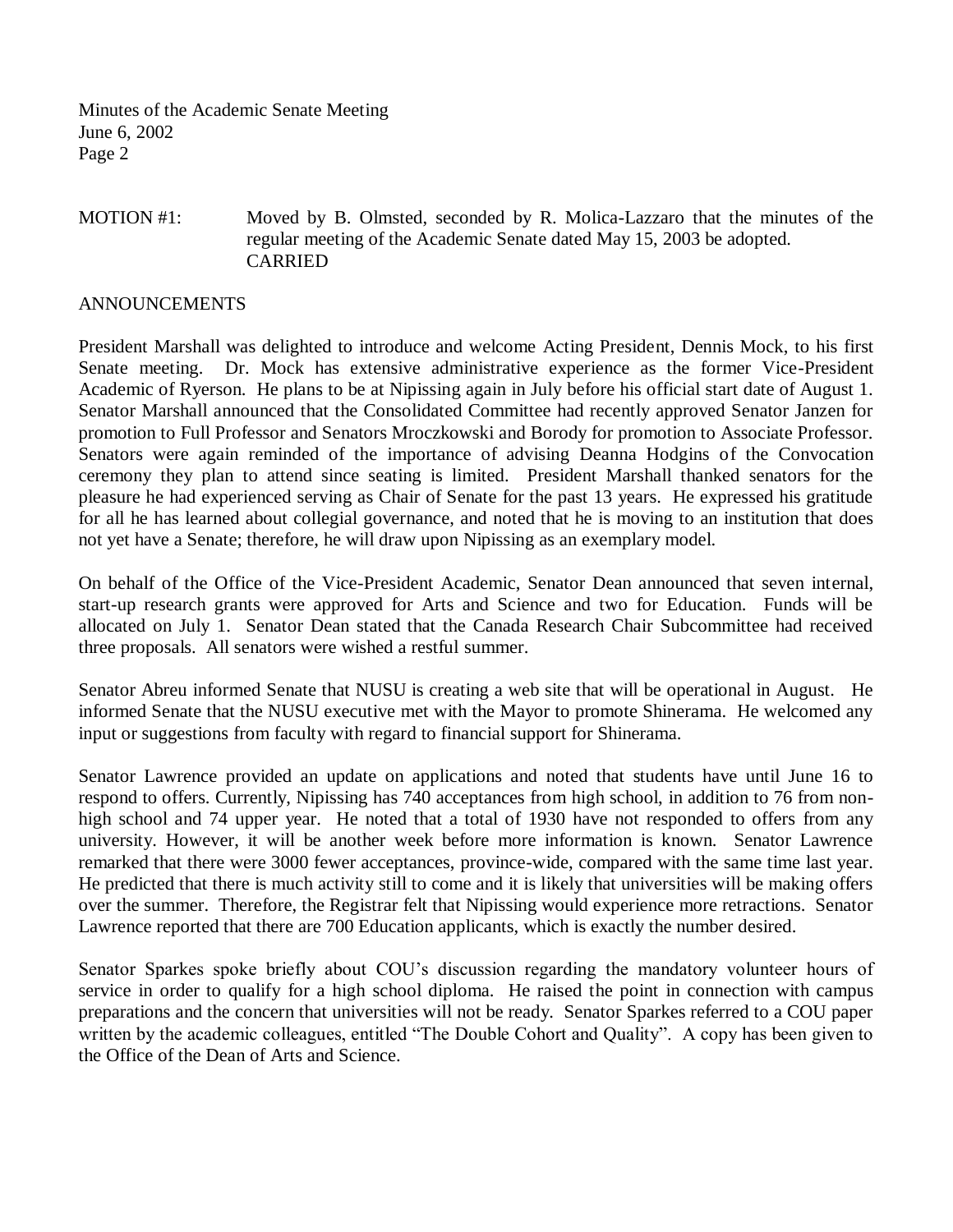Minutes of the Academic Senate Meeting June 12, 2003 Page 3

#### By-laws and Striking Committee

| <b>MOTION #2:</b>                                      | <b>CARRIED</b> | Moved by A. Sparkes, seconded by J. McIntosh that the Annual Report of the By-<br>laws and Striking Committee dated June 3, 2003 be received. |
|--------------------------------------------------------|----------------|-----------------------------------------------------------------------------------------------------------------------------------------------|
| MOTION #3:                                             | <b>CARRIED</b> | Moved by A. Sparkes, seconded by J. McIntosh that Senate hold an election to fill<br>vacant positions on two Standing Committees.             |
| G. Phillips was nominated to the APT Arts Subcommittee |                | D. Rowbotham was nominated to the University Curriculum Committee                                                                             |
| <b>MOTION #4:</b><br><b>CARRIED</b>                    |                | Moved by K. Topps seconded by M. Tuncali that nominations cease.                                                                              |
|                                                        | Acclaimed:     | G. Phillips for APT Subcommittee<br>D. Rowbotham for University Curriculum Committee                                                          |

#### Admissions, Promotions and Petitions Committee

- MOTION #5: Moved by R. Bergquist, seconded by D. Lawrence that the Report of the Admissions, Promotions and Petitions Committee dated May 30, 2003 be received. CARRIED
- MOTION #6: Moved by R. Bergquist, seconded by W. Abreu that Senate admit to their respective degrees in-course students listed in Appendix A who have completed all requirements to their respective degrees and diplomas and that their degrees and diplomas be awarded at the 2003 Spring convocation. CARRIED

### OTHER BUSINESS

### Report to Senate from the Dean of Arts and Science

- MOTION #7: Moved by A. Dean, seconded by R. Bergquist that the Report of the Dean of Arts and Science dated 03 June 2003 be received. CARRIED
- MOTION #8: Moved by A. Dean, seconded by G. Pyle that the Arts and Science Council recommend to Senate that the Faculty of Arts and Science be given the freedom to decide what, if any, elements of their final exam be posted on the Web and that current exams posted on the Web may be removed depending on the discretion of the instructor.